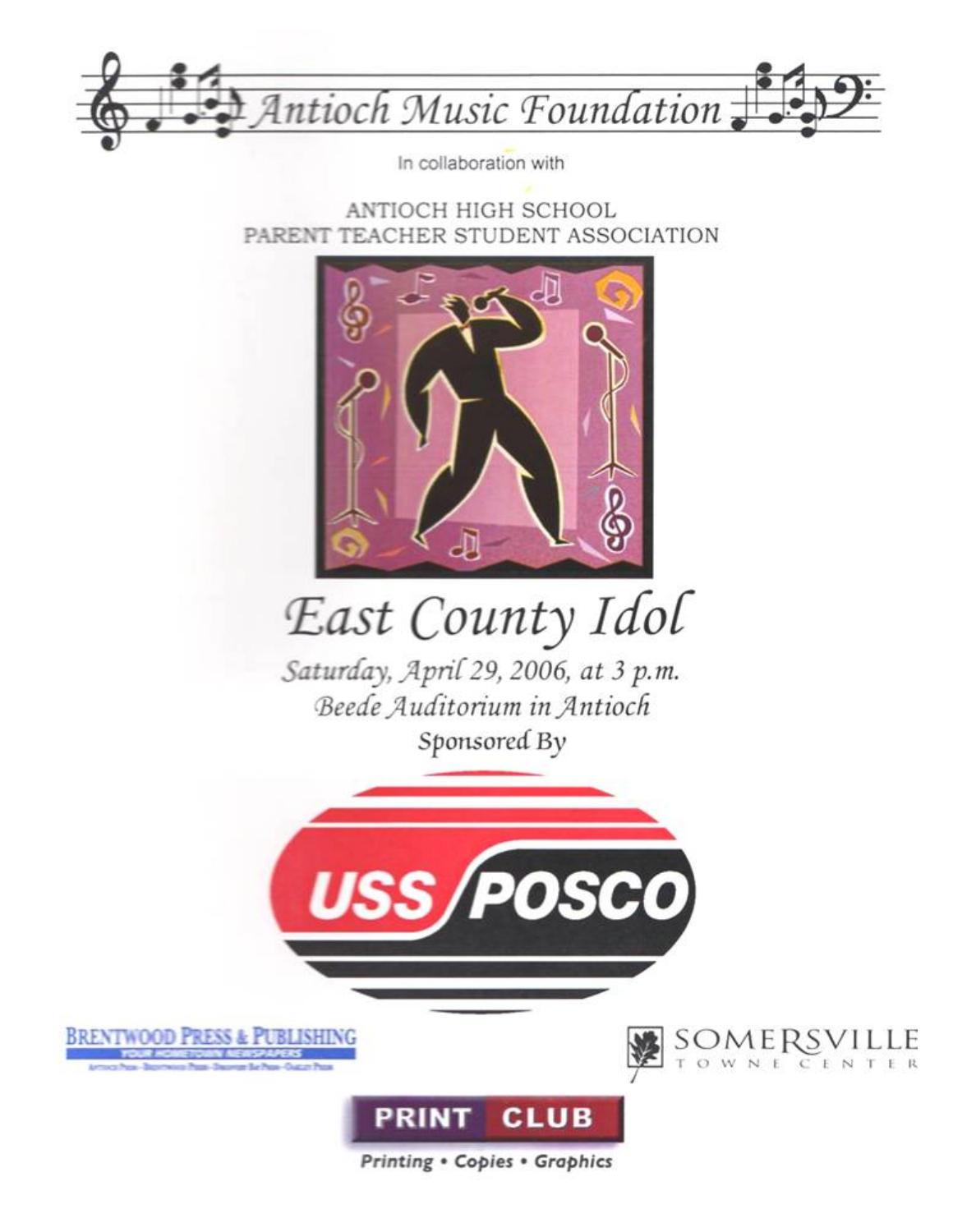#### **PROGRAM**

#### Acknowledgements

| Soloists                                                                                       |  |
|------------------------------------------------------------------------------------------------|--|
|                                                                                                |  |
|                                                                                                |  |
|                                                                                                |  |
|                                                                                                |  |
|                                                                                                |  |
|                                                                                                |  |
| Groups<br>Chalena Lewis & Chanelle Lewis                                                       |  |
| Fernando Caldera-Guitar/Vocals/Composer, Fermin Cazares-Drums & Erik Lozano-Bass Guitar/Vocals |  |
| Kimie Adams, Ashley Morgan, Katie Whitney & Chelsea Willis                                     |  |
| Soloists<br>BRIANA PARLA  Contigo En La Distancia (With You Over The Distance)                 |  |
|                                                                                                |  |
|                                                                                                |  |
|                                                                                                |  |
|                                                                                                |  |
|                                                                                                |  |
|                                                                                                |  |

#### **Guest Performers**

| ANTIOCH HIGH SCHOOL MUSIC MASTERS  Ron Molina, Director |  |
|---------------------------------------------------------|--|
| ANTIOCH HIGH SCHOOL JAZZ BAND  Timothy Kaiser, Director |  |

#### Awards Presentation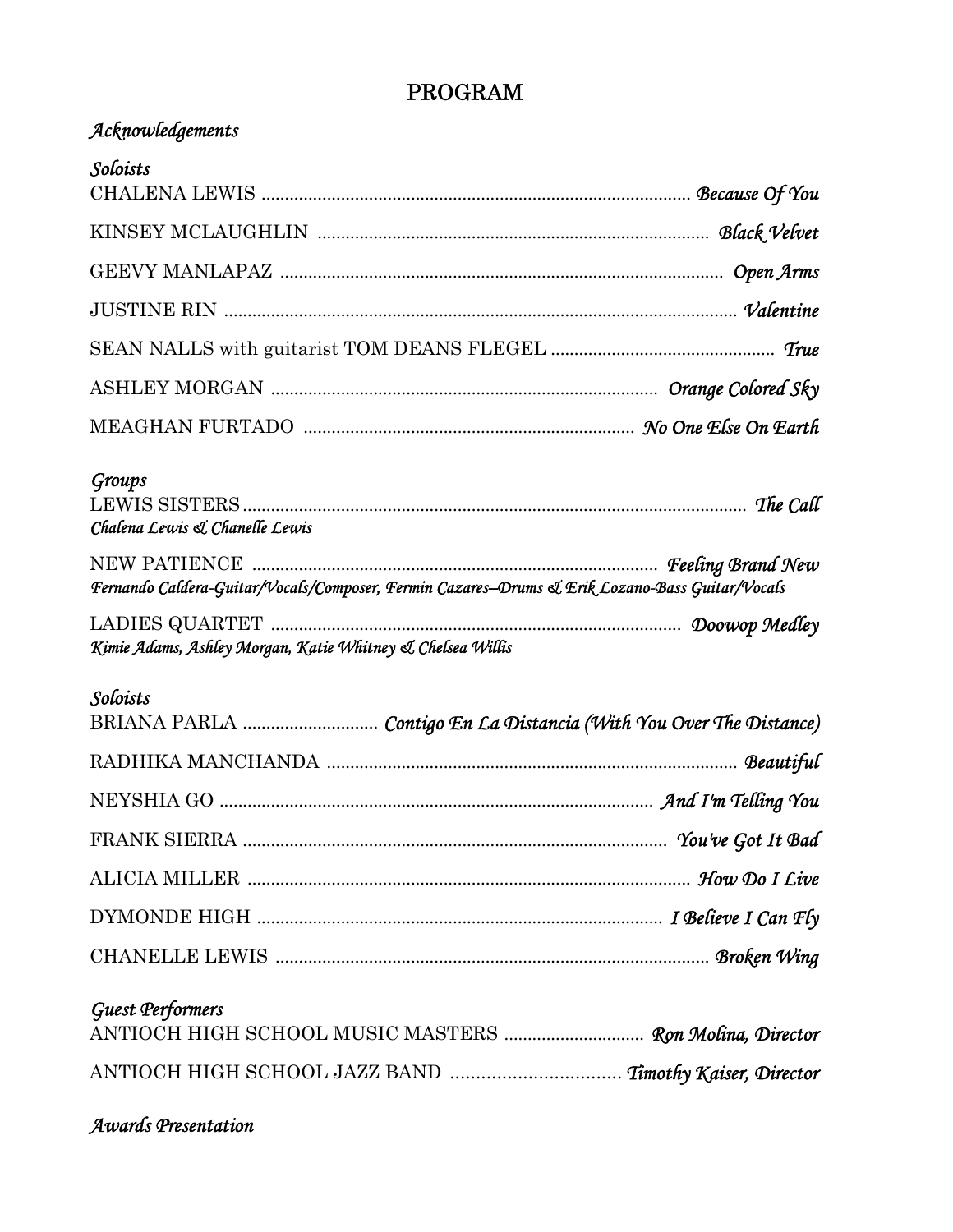## **Congratulations to all East County Idol Finalists!!**

**With special thanks to the Antioch Unified School District Performing Arts Departments … without the music education I received while attending Antioch Schools, I wouldn't be where I am today!** 



### **Always Reach For the Stars! MICHAEL SEMANICK Antioch High School '81 Berklee College of Music '85**

**British Academy of Film and Television, Cinema Audio Society, Motion Pictures Sound Editors, National Academy of Recording Arts & Sciences** 

**Academy Award Nominee 2002 - Lord of the Rings; Fellowship of the Ring Academy Award Nominee 2003 - Lord of the Rings; The Two Towers Academy Award Winner 2004 - Lord of the Rings; Return of the King Academy Award Winner 2006 - King Kong**